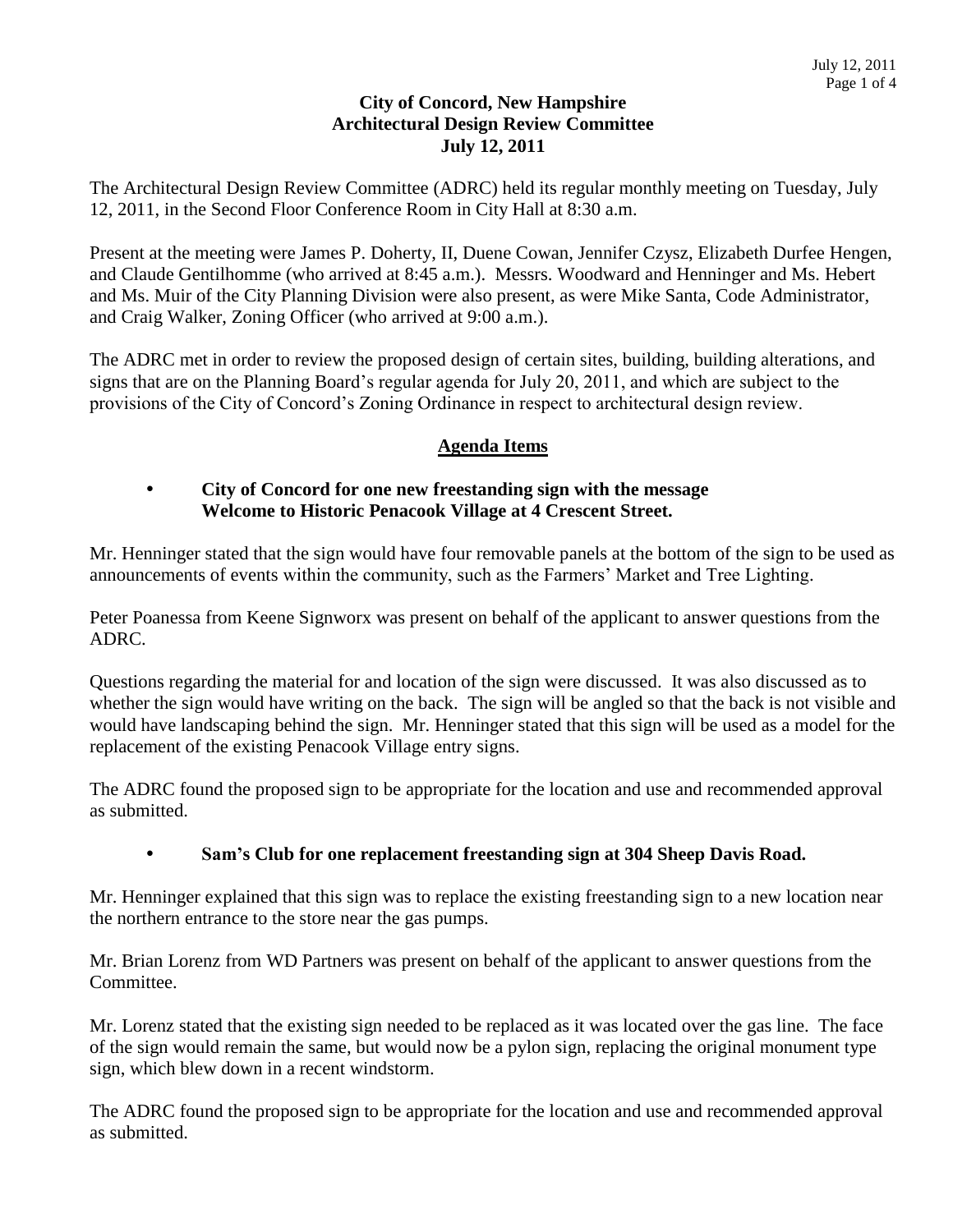### **Banks Chevrolet-Buick-GMC-Cadillac for a master sign plan consisting of five new affixed signs and one new freestanding sign, together with removal of one existing freestanding sign at 137 Manchester Street.**

Mr. Henninger reported that the applicant had received a variance from the Zoning Board of Adjustment to have five affixed signs and one freestanding sign totaling less than 400 square footage of signage. One existing freestanding sign will be removed.

There was no one present on behalf of the applicant.

The ADRC recommended approval of the master sign plan and the graphics for the signs.

### **OutFITters Thrift Store for one new hanging sign at 32 North Main Street.**

Mr. Henninger stated that the application was for one new hanging sign. There was no one present on behalf of the applicant.

The ADRC discussed that the store was moving from their current location at Bicentennial Square to 32 North Main Street, next door to the Christian Science Reading Room. The applicants are proposing to relocate their existing sign.

The ADRC found the proposed sign to be appropriate for the location and use and recommended approval as submitted.

### **The Friends Program for one new freestanding sign at 202 North State Street.**

Mr. Henninger explained that the new freestanding sign was for their new location at 202 North State Street just south of Cobb Hill Builders.

There was no one present on behalf of the applicant.

The ADRC discussed that the dark background behind the phone number detracts from the sign. It was suggested that the name of the program should be bolder in order to stand out more and the telephone number should either be removed or the font size decreased. The street name could be removed and the street number be made larger, as most people would know they were on North State Street.

The ADRC recommended approval of the sign with the following recommendations to improve the graphics of the sign:

- 1. Delete or minimize the phone number and remove the black background.
- 2. Remove the street name from the sign and make the street number larger.
- 3. Lower and enlarge the organization's logo.

#### **Site plan by David and Deborah Newell on behalf of Dr. Serdar Ayah at 125 Fisherville Road.**

Mr. Henninger reported that the building, which was originally a house, was converted in the early 1990's to an office, and is now being converted to a restaurant. The Newell's are the former owners of Summer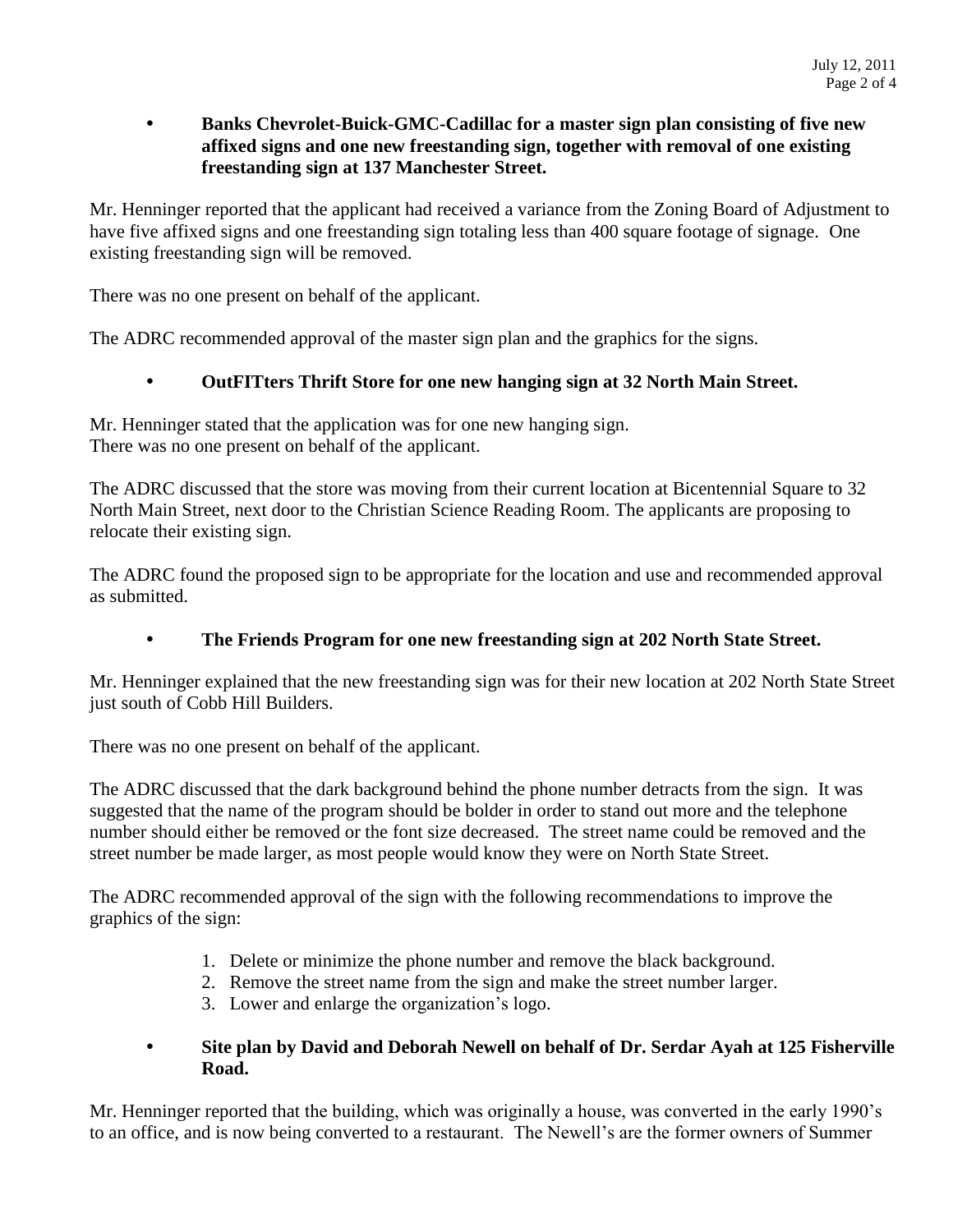Freeze, a local ice cream shop on Fisherville Road. There will be a small amount of paving added to provide for the minimum number of parking spaces required. Currently, the property has a number of mature trees, so only a few new ones will need to be added to conform to the zoning ordinance. The Planning Division has not yet received the landscaping plan, the architectural elevations for the addition, and the proposed sign application. The Planning Board is scheduled to review the site plan at their meeting on July  $20<sup>th</sup>$ . Design review will be deferred for the addition, landscaping, and signage.

The ADRC discussed the single parking space in the front of the building and how it detracts from the appearance. It was suggested that the applicant apply for a Conditional Use Permit (CUP) to defer construction or remove the one parking space in the front of the proposed addition. The ADRC noted that the elimination of this paved area in front of the building would allow for foundation plantings that would enhance the appearance of the site and building from Fisherville Road. The ADRC suggested that the application for the CUP for deferred parking could be considered simultaneously with the architectural elevations, landscaping, and signage.

[Ms. Hebert left the meeting at 9:00 a.m.]

#### **Architectural Design Review Informational Brochure.**

Mr. Woodward provided the ADRC with an overview of the origination of the informational brochure for architectural design review. He stated that during the Planning Board's discussions of the site plan review process, there were some criticisms of the design review process. The Planning Board thought it would be appropriate to have a handout for developers and property owners to explain the process and outline the requirements of the design review process. Mr. Woodward noted that the informational brochure was an early draft and the Planning Division staff was looking for feedback from both the ADRC and the Planning Board. He also stated that the informational brochure was culled from a larger document outlining the architectural design review process, as well as information about the structure and development of the ADRC. The following represents the ADRC's comments and suggestions on the informational brochure:

- 1. Signs need to ensure that the signs are readable for both drivers and pedestrians and to include essential information on the sign.
- 2. Signs the section on signs should be removed from the "process" section and a separate section should be created for signs.
- 3. Process section include a link for the Architectural Design Review Guidelines, which are on the City's website.
- 4. Punctuation and grammar there were some punctuation and grammar items that were noted and need to be corrected.
- 5. Headings each of the headings should be standardized.
- 6. Under the "objectives" heading in the first bulleted paragraph, the word "possible" should be added prior to "the negative effects".
- 7. Under the "objectives" heading in the first bulleted paragraph, landscaping should be added at the end of the sentence.
- 8. Front cover the black font for "City of Concord, NH" should be changed to a white font.
- 9. Front cover the font for the phone and fax numbers and the email address needs to be larger. The City seal should also be larger.
- 10. Design guidelines section this information should be checked against the City's design review guidelines.
- 11. A review of the informational brochure needs to be done to ensure that the document is written in layman's language.